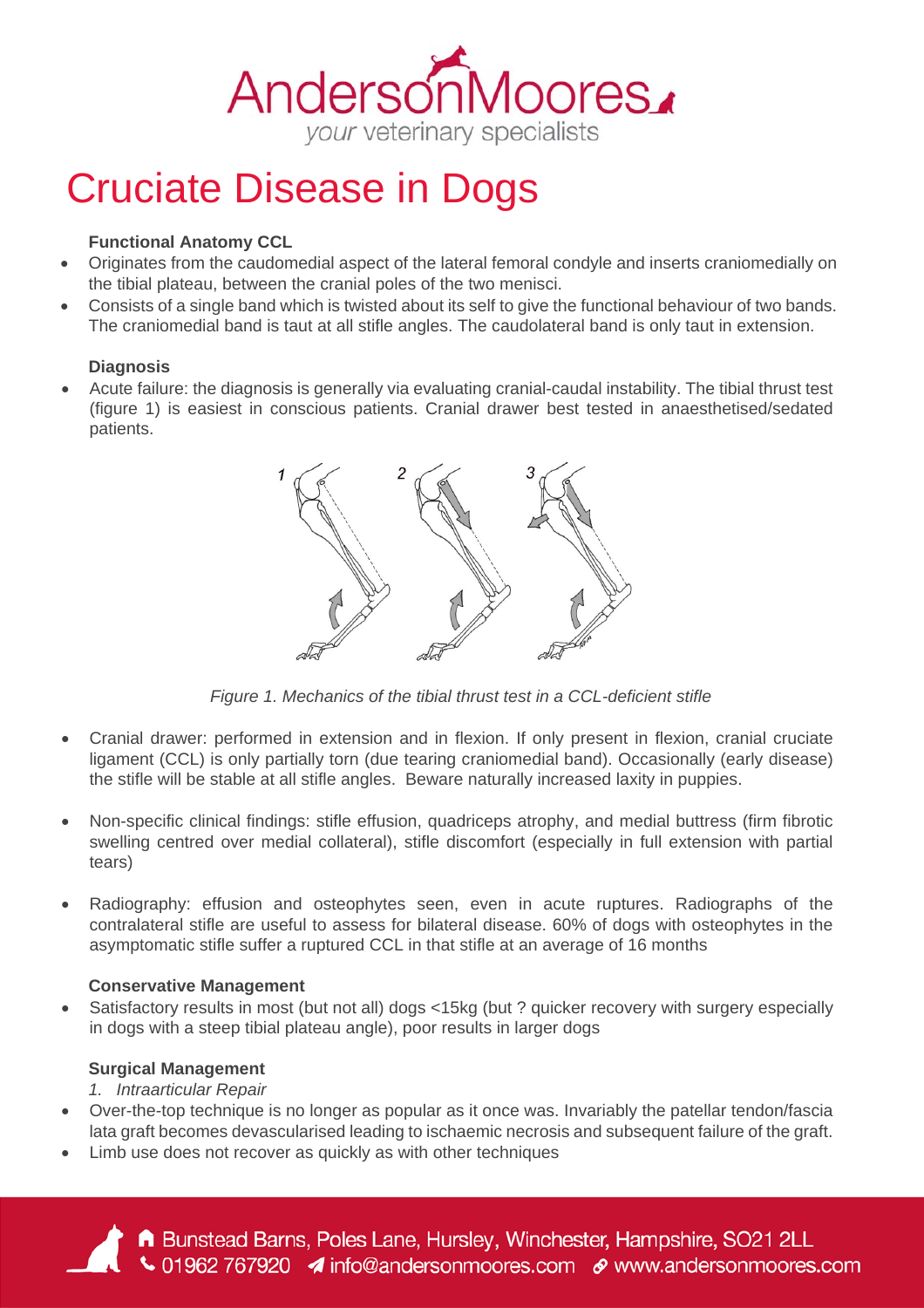#### *2. Extracapsular Repair*

- Large gauge monofilament nylon leader line or modern polyethylene-based braided sutures (e.g. TightRope) are the materials of choice
- Using a metal crimp is as strong as a knot and results in less elongation (for leader line)
- Invariably the suture fatigues and breaks, or stretches, at some stage postoperatively but it is anticipated that at this stage periarticular fibrosis should have developed which will ensure continued stifle stability, although this is not always the case and recurrent instability is not infrequent
- Use of a 'mini' medial arthrotomy and isometric suture placement can reduce morbidity and improve joint range of motion. Careful attention to surgical technique will improve outcomes and reduce postoperative morbidity. You must check the menisci!
- Dogs should be expected to start weight-bearing on the affected limb within 1-3 days of surgery.

#### *3. Osteotomies*

• TPLO: results in 'functional' stifle stability, by neutralising cranial tibial thrust, although the stifle is not physically stabilised and thus cranial drawer will still be present (but tibial thrust should not be). Aim is to reduce the tibial plateau angle (TPA) to 5°.



*Figure 2. Tibial plateau angle (TPA)*

- Generally regarded that TPLO results in a quicker recovery and better outcome for dogs compared to traditional surgical techniques, particularly for large dogs, and there is now evidence to support this
- Partial tears: ligament salvage possible with TPLO
- Original reports of TPLO suggested a relatively high complication rate. Modifications to the technique such as the use of a high osteotomy and the use of locking plates/screws mean that in experienced hands the complication rate is very low
- Tibial tuberosity advancement (TTA): the tibial crest is osteotomised and advanced cranially such that the angle of the patellar tendon to the tibial plateau is altered to 90°. This is proposed to maintain a functionally stable stifle in the absence of an intact CCL. The crest is held in place by placing a spacer between the tuberosity and the proximal tibia
- The original TTA uses a medial 'tension-band' plate
- MMP-style tibial crest advancement procedures are prone to potentially severe complications in our experience and are not recommended.
- Evidence and experience indicate that TPLO provides more reliable stability and more predictable outcomes than TTA
- Triple tibial osteotomy (TTO): employs three osteotomies in the proximal tibia to concurrently create a closing wedge ostectomy and advancement of the tibial crest with the aim of achieving a patellar

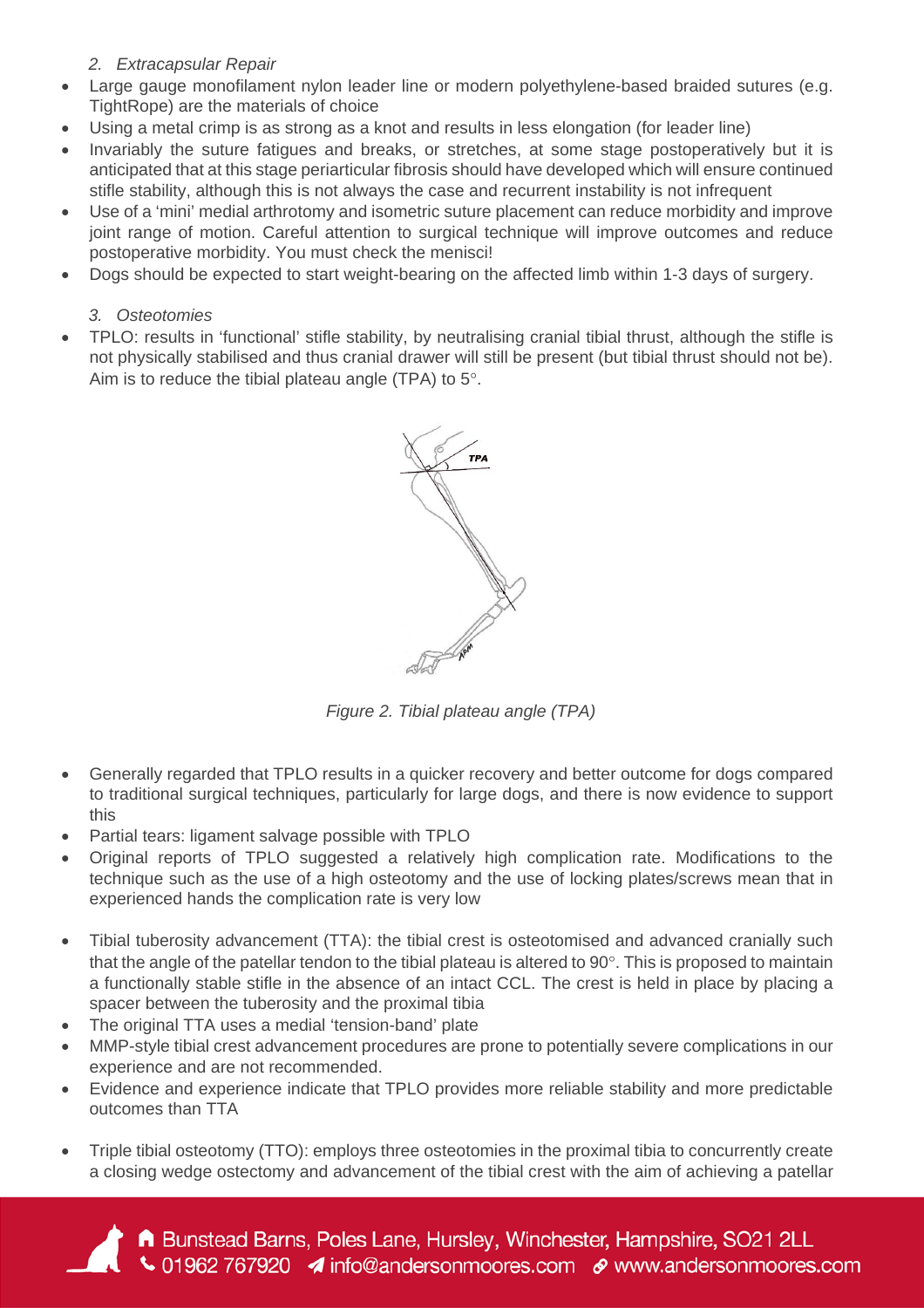tendon–tibial plateau angle of 90°.

- Technique is rather complex but does not require specialist instrumentation (other than an oscillating saw).
- TTO: Preliminary results indicate satisfactory clinical results, although common to the early experiences of all the osteotomy techniques the complication rate can be high

#### **The Meniscus and Cruciate Disease**

- An arthrotomy (or arthroscopy) is mandatory for all cruciate surgeries to allow inspection of the menisci
- 'Mini' medial arthrotomy allows good visualisation of the menisci and avoids trauma to the lateral parapatellar tissues
- Surgeons treating dogs for cruciate disease must be confident that they can adequately inspect the menisci, recognise injuries to them and treat such injuries appropriately. Around 50% of dogs with cruciate disease have a meniscal tear at the time of surgical treatment.
- Not being able to recognise meniscal tears is perhaps the most common error made by inexperienced surgeons: unresolving lameness can be expected which will only resolve with further surgical intervention.
- Anatomical differences between the lateral and medial menisci predispose the caudal horn of the medial meniscus to trauma –most commonly peripheral circumferential tears. Menisci with such tears can appear grossly normal on visual examination and thus the caudal horn of the medial meniscus should always be probed (a Dandy nerve hook is ideal for this) to see if any part of the caudal horn can be displaced cranially
- Meniscectomy is a negative prognostic factor for long term joint function in dogs with CCL disease

## **Postoperative Care**

Following extracapsular suture stabilisation or TPLO a typical exercise regime would be:

*First 10 days:* Strict rest in the house, no stairs, no jumping on/off furniture. Active dogs may need to be confined to a single room or kennel. Short walks out to the garden (on a lead) for toilet purposes only.

*10 day - 4 weeks:* As above, plus five minute lead walks, 2-3 times daily.

*4-6 weeks:* As above, but lead walks are extended to 10 minutes, 2-3 times daily

*6-12 weeks:* The length of lead walks is gradually increased, week by week, dictated by the individual dog's progress. Hydrotherapy is often started at this stage.

*From 12 weeks:* If the dog is progressing well, short walks off the lead are implemented and gradually increased.

- Should expect to see dogs start to use their limb within a few days of surgery, and there should be a gradual and progressive improvement in limb function such that at 6 weeks they are confidently using the limb with substantial weight-bearing during walking and are actively pushing-off the limb at the end of the stance phase of the gait.
- It can take substantially longer than six weeks for dogs to get back to maximum function.
- If at any stage postoperatively limb function deteriorates, or if limb function remains poor postoperatively, consideration should be given to why this might be (Infection? Meniscal tear?)
- 'Late' meniscal tears are expected in 10-15% of dogs that have an undamaged meniscus at the time of extracapsular suture stabilisation and in around 3-5% of dogs after TPLO. These dogs will require further surgical intervention.
- All dogs that don't progress as well as expected following stifle surgery should have joint taps performed and synovial fluid submitted for cytological examination and culture and sensitivity testing.